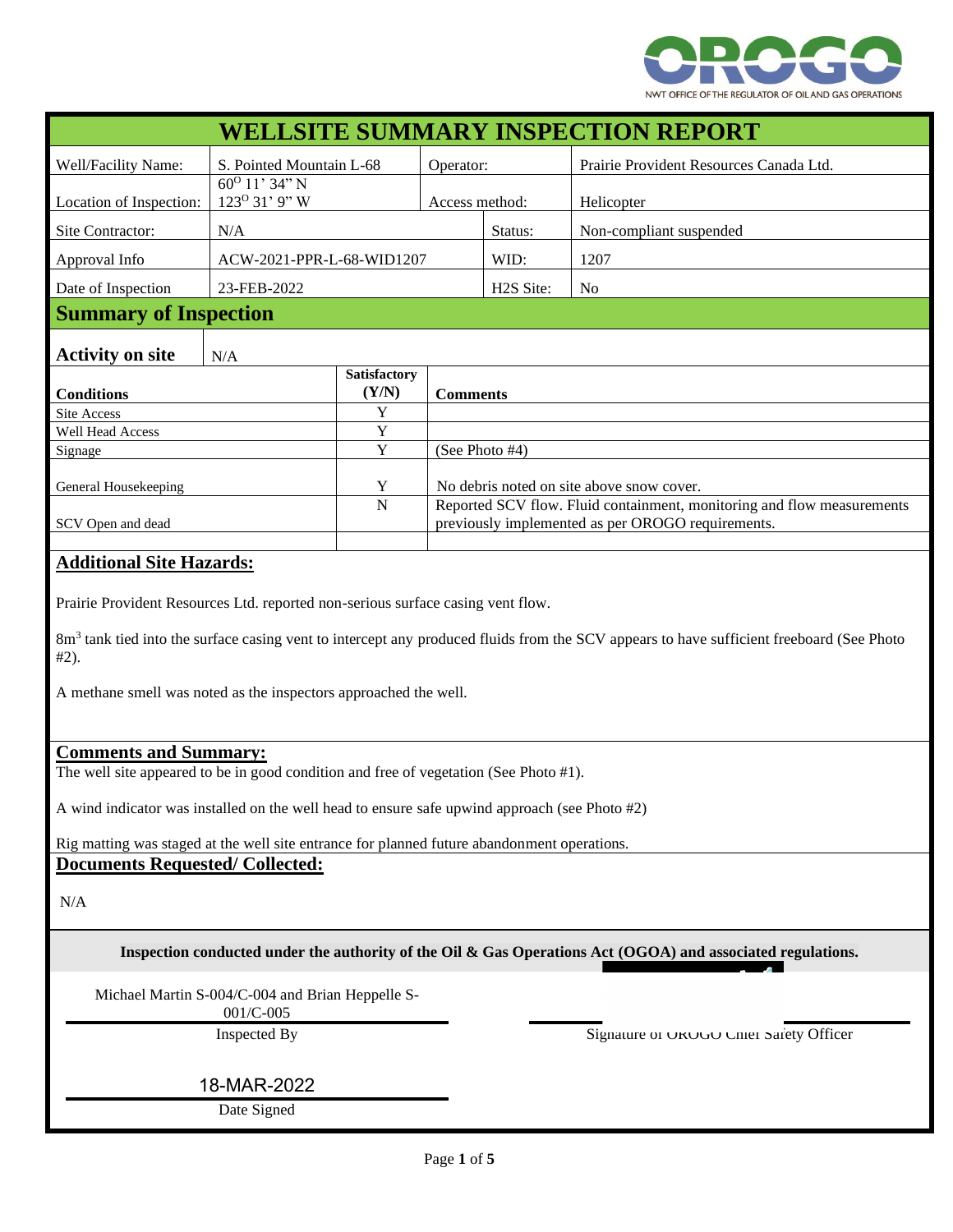



Photo #1: Aerial view of S. Pointed Mountain L-68.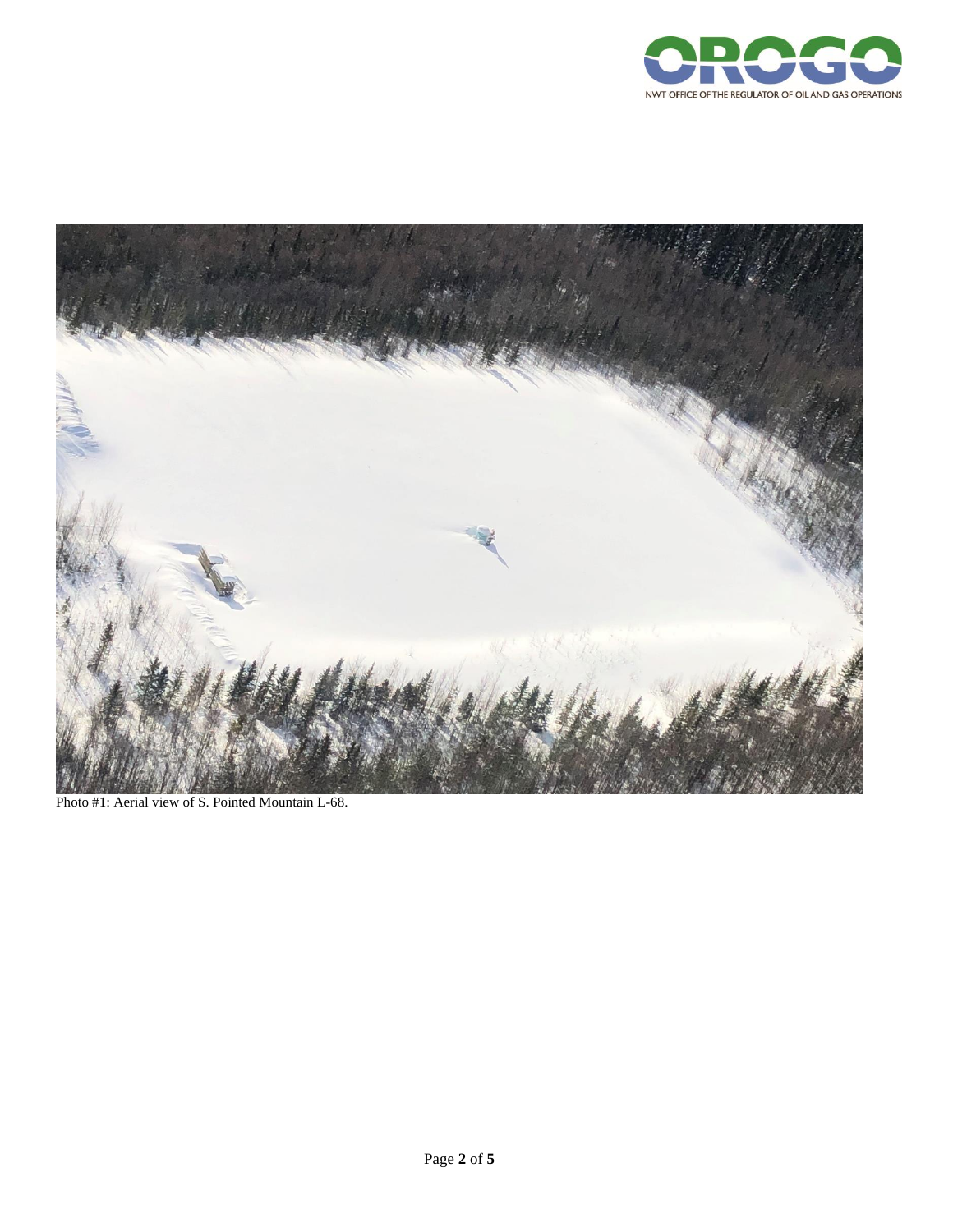



Photo #2: S. Pointed Mountain L-68 well head with SCV connected to tank to collect any liquids.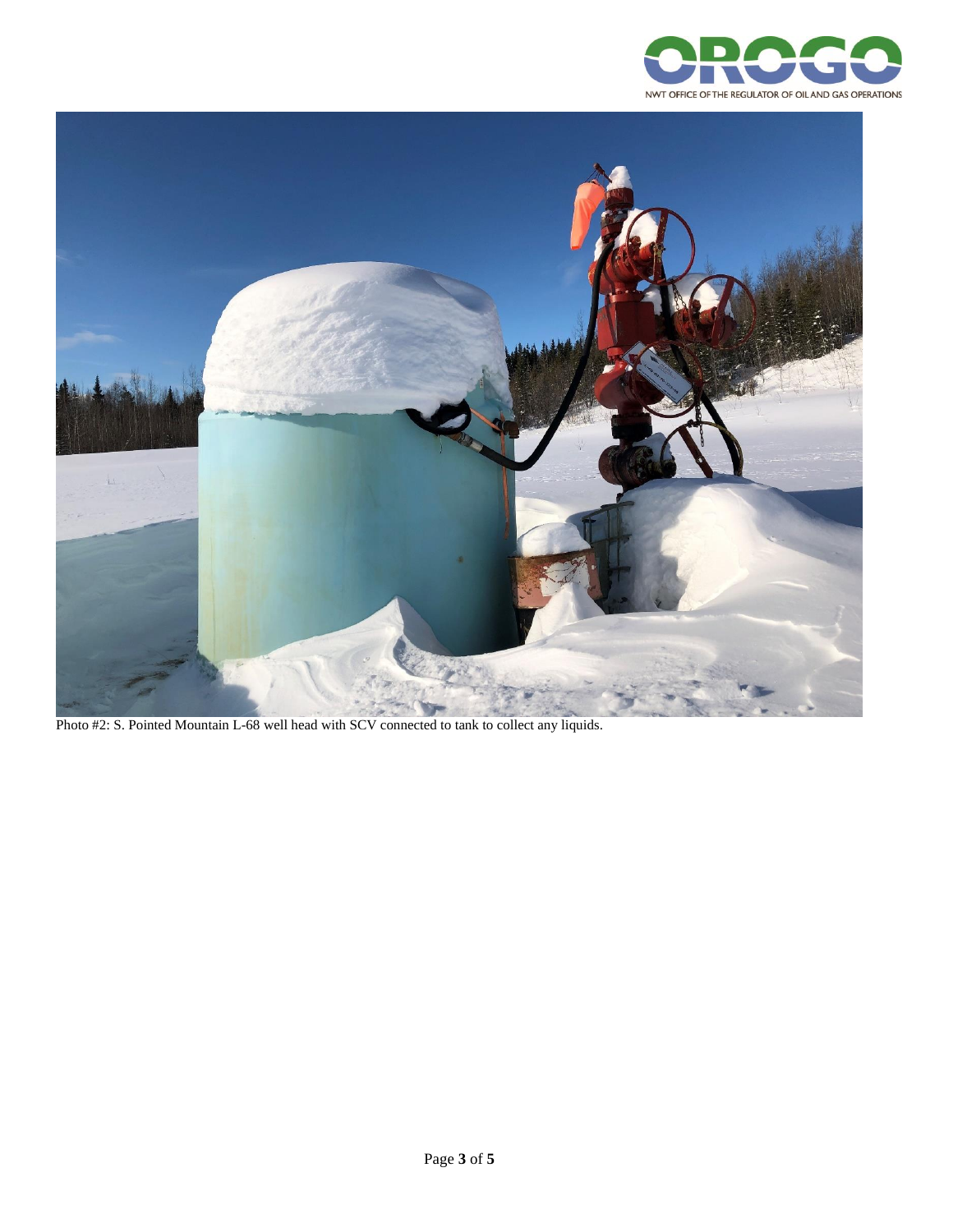



Photo#3: S. Pointed Mountain L-68 rig matting staged at well site entrance.